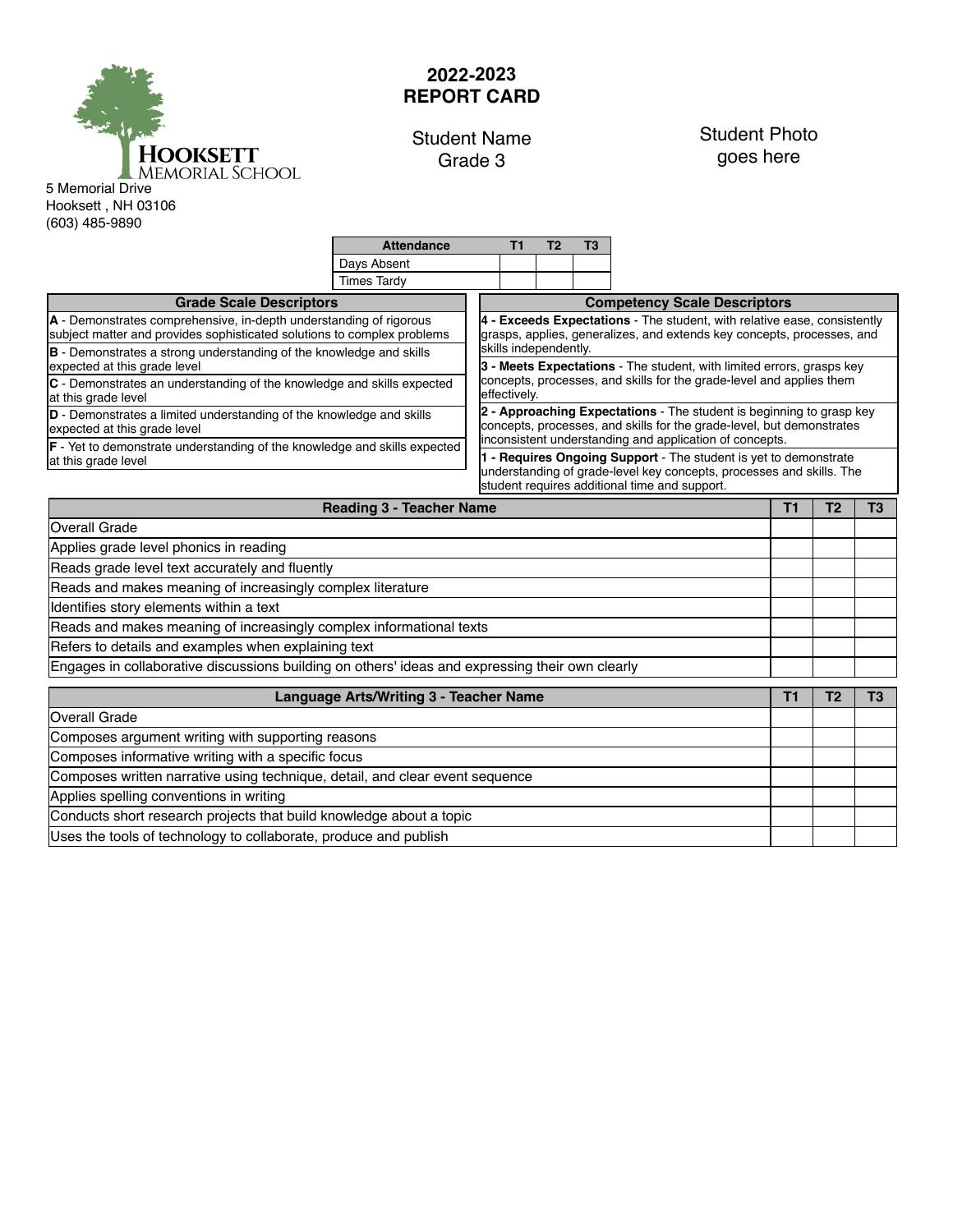## Student Name

| <b>Mathematics 3 - Teacher Name</b><br><b>T1</b>                                                               |  |  |                                                       |                                                    |                                                                |  | T <sub>2</sub> |  | T <sub>3</sub>  |
|----------------------------------------------------------------------------------------------------------------|--|--|-------------------------------------------------------|----------------------------------------------------|----------------------------------------------------------------|--|----------------|--|-----------------|
| <b>Overall Grade</b>                                                                                           |  |  |                                                       |                                                    |                                                                |  |                |  |                 |
| Multiplies one-digit whole numbers                                                                             |  |  |                                                       |                                                    |                                                                |  |                |  |                 |
| Divides by one-digit numbers                                                                                   |  |  |                                                       |                                                    |                                                                |  |                |  |                 |
| Applies properties as strategies to multiply and divide                                                        |  |  |                                                       |                                                    |                                                                |  |                |  |                 |
| Solves two-step word problems involving the four operations                                                    |  |  |                                                       |                                                    |                                                                |  |                |  |                 |
| Uses place value and properties to perform multi-digit addition, subtraction and multiplication                |  |  |                                                       |                                                    |                                                                |  |                |  |                 |
| Represents fractions as equal parts of a whole                                                                 |  |  |                                                       |                                                    |                                                                |  |                |  |                 |
| Generates equivalent fractions                                                                                 |  |  |                                                       |                                                    |                                                                |  |                |  |                 |
| Compares fractions by reasoning about their size                                                               |  |  |                                                       |                                                    |                                                                |  |                |  |                 |
| Determines elapsed time                                                                                        |  |  |                                                       |                                                    |                                                                |  |                |  |                 |
| Collects, organizes and explains data                                                                          |  |  |                                                       |                                                    |                                                                |  |                |  |                 |
| Determines the area of plane figures                                                                           |  |  |                                                       |                                                    |                                                                |  |                |  |                 |
| Determines the perimeter of plane figures                                                                      |  |  |                                                       |                                                    |                                                                |  |                |  |                 |
| Categorizes shapes according to attributes                                                                     |  |  |                                                       |                                                    |                                                                |  |                |  |                 |
| Problem Solving: Uses a range of strategies and mathematical models to interpret and solve real-world problems |  |  |                                                       |                                                    |                                                                |  |                |  |                 |
| Communicating Reasoning: Constructs viable arguments to support their own reasoning and to critique the        |  |  |                                                       |                                                    |                                                                |  |                |  |                 |
| reasoning of others                                                                                            |  |  |                                                       |                                                    |                                                                |  |                |  |                 |
| <b>Science 3 - Teacher Name</b>                                                                                |  |  | <b>T1 T2 T3</b>                                       |                                                    | Art 3 - Teacher Name                                           |  |                |  | T1 T2 T3        |
| Employs the engineering design process: Ask - Imagine                                                          |  |  |                                                       |                                                    | Develops a work of art based on observation                    |  |                |  |                 |
| Plan - Create - Improve                                                                                        |  |  |                                                       |                                                    | Elaborates and communicates on an imaginative idea             |  |                |  |                 |
| Recognizes patterns to make predictions related to<br>motion, life cycles, inherited traits and weather        |  |  |                                                       |                                                    | with details                                                   |  |                |  |                 |
| Explains the cause and effect relationships of forces and                                                      |  |  |                                                       |                                                    | Evaluates an artwork based on a given criteria                 |  |                |  |                 |
| motion, magnetic interactions, animal adaptations                                                              |  |  |                                                       |                                                    | <b>Music 3 - Teacher Name</b>                                  |  |                |  | T1 T2 T3        |
| Provides evidence about an organism's survival or                                                              |  |  |                                                       | Demonstrates an understanding of the structure and |                                                                |  |                |  |                 |
| performance                                                                                                    |  |  |                                                       |                                                    | elements of music through performance                          |  |                |  |                 |
| Provides evidence from fossils to draw conclusions                                                             |  |  | Connects the significance of music with everyday life |                                                    |                                                                |  |                |  |                 |
| about their environment of origin                                                                              |  |  |                                                       |                                                    | Creates and performs improvised rhythmic and melodic<br>lideas |  |                |  |                 |
| <b>Social Studies 3 - Teacher Name</b>                                                                         |  |  | T1 T2 T3                                              |                                                    |                                                                |  |                |  |                 |
| Explains ways citizens participate to improve and solve                                                        |  |  |                                                       |                                                    | <b>Physical Education 3 - Teacher Name</b>                     |  |                |  | <b>T1 T2 T3</b> |
| problems in their classroom and/or school                                                                      |  |  |                                                       |                                                    | Uses mature critical elements in motor skills and              |  |                |  |                 |
| Recognizes why groups of people need rules and laws                                                            |  |  |                                                       |                                                    | movement combinations                                          |  |                |  |                 |
| Identifies the responsibilities of citizens at the local level                                                 |  |  |                                                       |                                                    | Works cooperatively in small groups                            |  |                |  |                 |
| Distinguishes the difference between supply and<br>demand                                                      |  |  |                                                       | Identifies the benefits of healthy behaviors       |                                                                |  |                |  |                 |
| Explains the role of money in relation to exchange of                                                          |  |  | <b>Health 3 - Teacher Name</b>                        |                                                    |                                                                |  | T1 T2 T3       |  |                 |
| goods and services                                                                                             |  |  |                                                       |                                                    | Demonstrates a basic understanding of dietary                  |  |                |  |                 |
| Recognizes landforms, including continents, and bodies                                                         |  |  |                                                       |                                                    | guidelines and classifications of the food plate               |  |                |  |                 |
| of water and their influence on community life                                                                 |  |  |                                                       |                                                    |                                                                |  |                |  |                 |
| Identifies and explores groups of people who have<br>affected life in the United States                        |  |  |                                                       |                                                    |                                                                |  |                |  |                 |